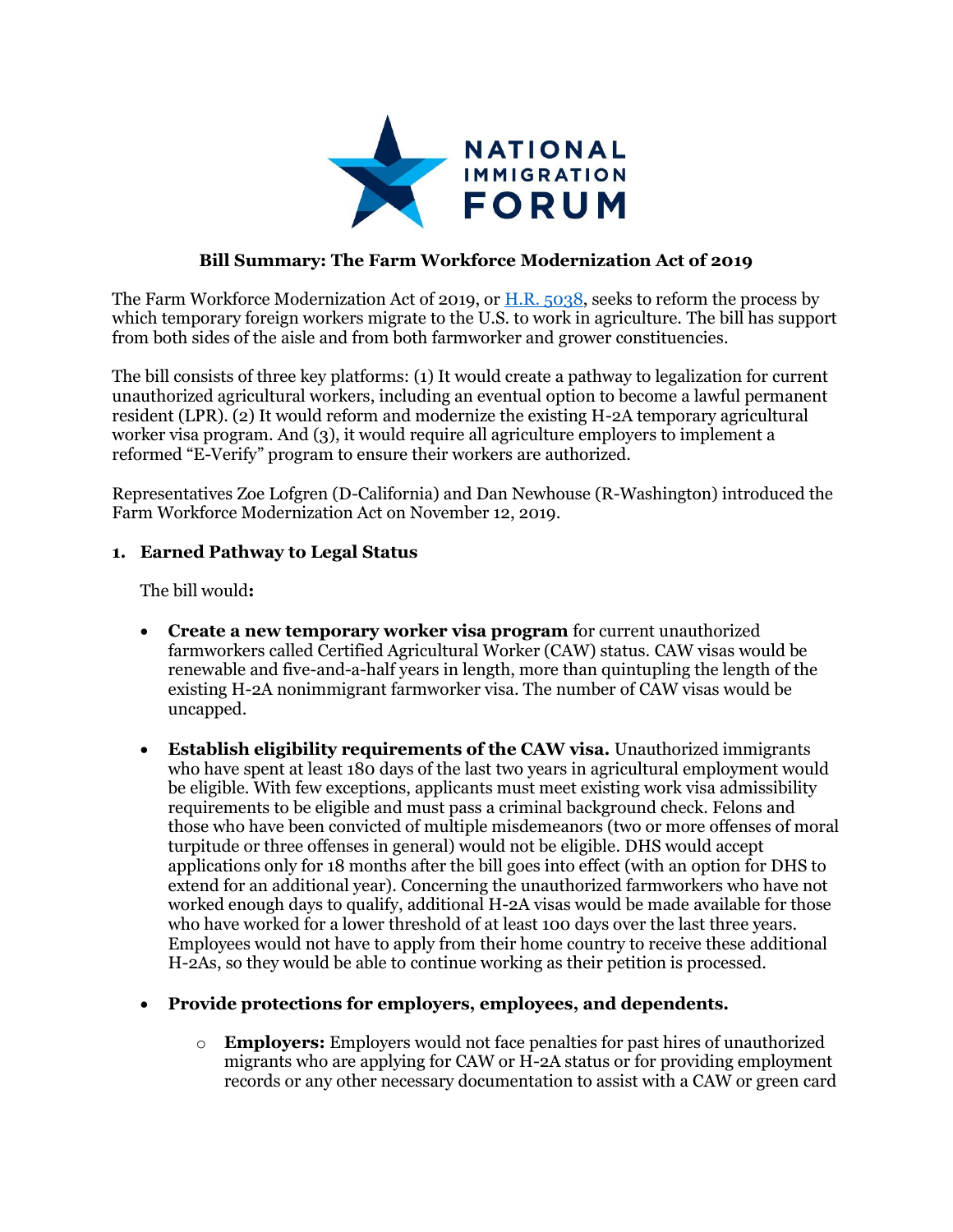application. They would also not be penalized for continuing to employ an unauthorized worker who intends to apply for status under the bill.

- o **Employees:** All workers would receive interim proof of employment authorization upon filing for a CAW visa, and any eligible worker would be protected from removal proceedings while his or her application is pending. CAW visa holders would *not* be eligible for public benefits, tax benefits, or health care subsidies.
- o **Dependents:** Children and spouses of CAW visa holders would be allowed to adjust to principal status or any other legal immigration status should they qualify. The bill also protects children from "aging out" of dependency status after turning 21 and suddenly losing authorization and the ability to renew or adjust their status. The bill would allow them to use their age at the time of the initial CAW status application in any future status adjudications up to ten years after the initial application.
- **Create a green card option for long-term agriculture workers**. Foreign workers would be able to apply for a green card after successfully maintaining either eight years of CAW status *or* four years of CAW status plus ten years of previous agricultural work experience. They would also have to make restitution by paying a fine and any back taxes owed.
- **Allocate Funds from the USCIS Immigration Examinations Fee Account (IEFA).** In order to carry out this section, the bill would allow the appropriation of up to \$10,000,000 from the IEFA, where all immigration application fees are deposited.

### **2. H-2A Temporary Nonimmigrant Visa Program Reforms**

The bill would:

- **Establish new provisions for employers.**
	- o **Streamlining of employer petition process:** The bill seeks to make the H-2A temporary agricultural work visa program more efficient. It would streamline the H-2A application process by allowing employers to file with many of the relevant agencies in a single platform. Employer petitions would require more evidence of compliance to H-2A guidelines, but a single petition could be used for multiple positions with multiple potential start dates. This coverage of staggered entry extends to up to 10 different start dates and seeks to account for withinseason variation in agricultural labor needs.
	- o **Wage reform:** The bill stabilizes H-2A worker wages and makes wage growth more predictable. H-2A wages currently follow the Adverse Effect Wage Rate (AEWR), a regional weighted average farmworker wage rate that is used to ensure foreign workers do not negatively impact U.S. wages. This bill seeks to reform and ultimately phase out the AEWR, including a ten-year period preventing wage growth of more than 3.5 percent and the promise of a new system to be put in place by the Secretaries of Agriculture and Labor by 2030. Other wage stabilization efforts include allowing noncompliance with midcontract wage increase announcements and the disaggregating of wages by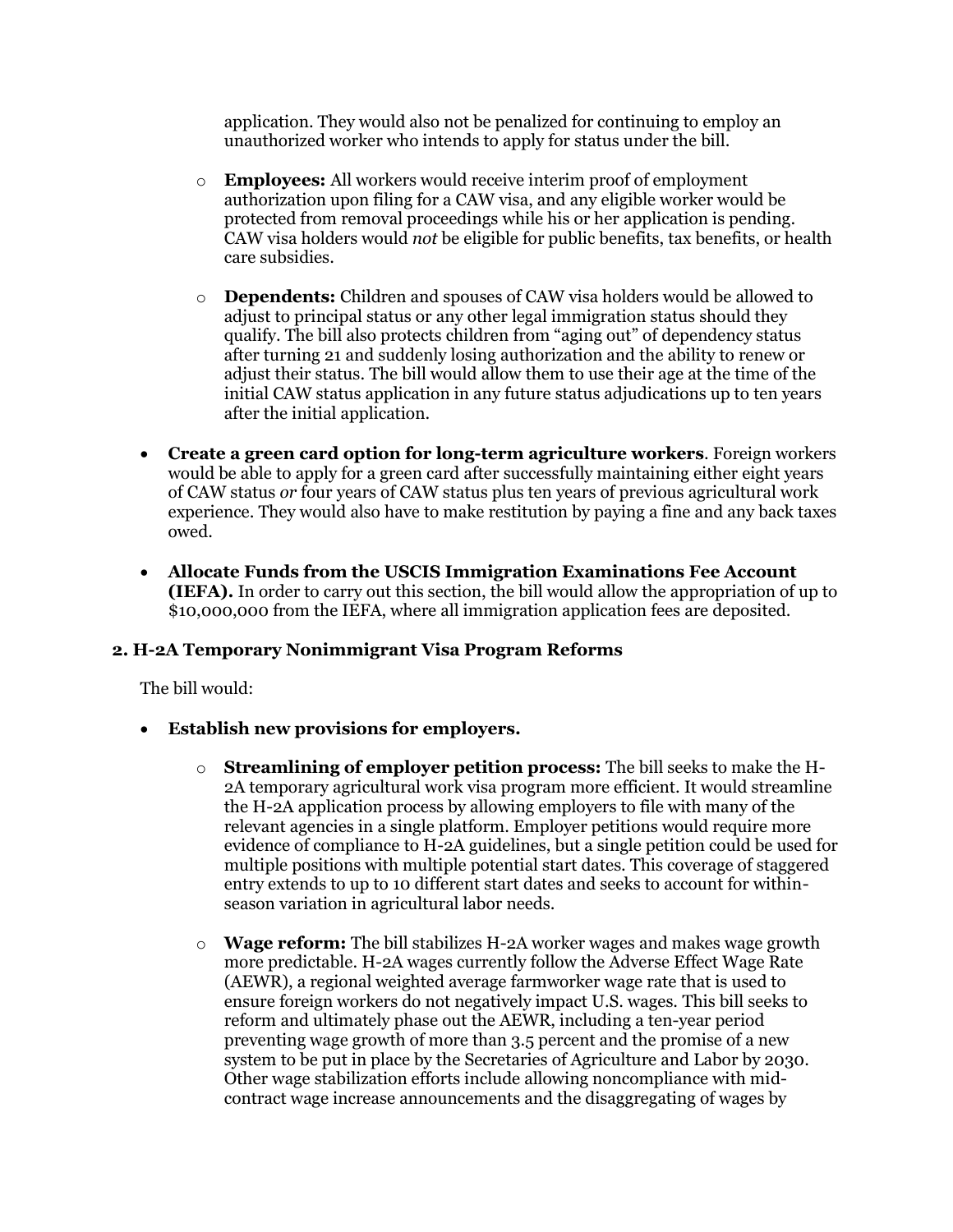occupation to allow crop workers, for example, to be paid a lower fixed rate than machine operators.

### **Establish new provisions for workers.**

- o **Housing:** Employers would be required to furnish housing to employees and to families when it is common practice to do so according to regulations set by the Department of Labor (DOL). DOL would be required to complete housing inspections before an H-2A position is certified. In addition, the bill would provide for significant investment into farmworker and rural housing.
- o **Workers' protections:** This act would afford H-2A visa holders a number of protections and benefits. Workers would be guaranteed paid labor for at least 75% of the workdays in their contract. Employers would also be required to pay for reasonable transportation and subsistence costs, half to be paid at the midpoint of the work contract and half to be paid after the completion of the contract. Employers would also provide workers funding for an annual roundtrip to their home communities. All H-2A employers would need to create a "Heat Illness Prevention Plan" for employees and dairy employers would be required to design and implement a broader workplace safety plan as well. A surety bond concerning potential litigation would be compulsory, incentivizing compliance to the listed workers protections.
- o **Foreign labor recruitment standards:** A series of provisions seek to ensure the legitimacy of foreign labor recruiters (FLRs) and prevent them from defrauding and misinforming potential workers. DOL would be required to register and track the FLRs, and potential workers would be exempt from any fees levied on them during the recruiting process.
- **Create new temporary visa options for farmworkers to work year-round:** H-2A visas are currently reserved for seasonal agriculture workers and are not designed to accommodate year-round positions. This bill attempts to solve this problem by creating a new three-year H-2A visa with an initial cap of 20,000 per year. Half of these visas would be allocated for dairy workers. In addition, the bill would allow for the annual issuance of 40,000 additional employment-based green cards to H-2A workers. The green cards would be under the unskilled EB-3 visa category, with H-2A workers given preference and even the ability to self-petition if they have 10 or more years of agricultural work experience. Finally, the bill would establish a pilot program for threeyear "portable" agricultural work visas, where a maximum of 10,000 registered workers can use a 60-day grace period to move from one registered job to another. Once registered, employers would not need to file specific H-2A petitions for these workers. Only previously admitted H-2A workers would be eligible for the portable visas.

# **3. E-Verify for Agricultural Sector**

The bill would:

 **Reform the existing E-Verify program.** E-Verify is a generally voluntary, internetbased system that matches employees' data to government records to ensure that all employees have work authorization. The bill aims to reform E-Verify to create an improved program that is more effective at identifying unauthorized workers, including